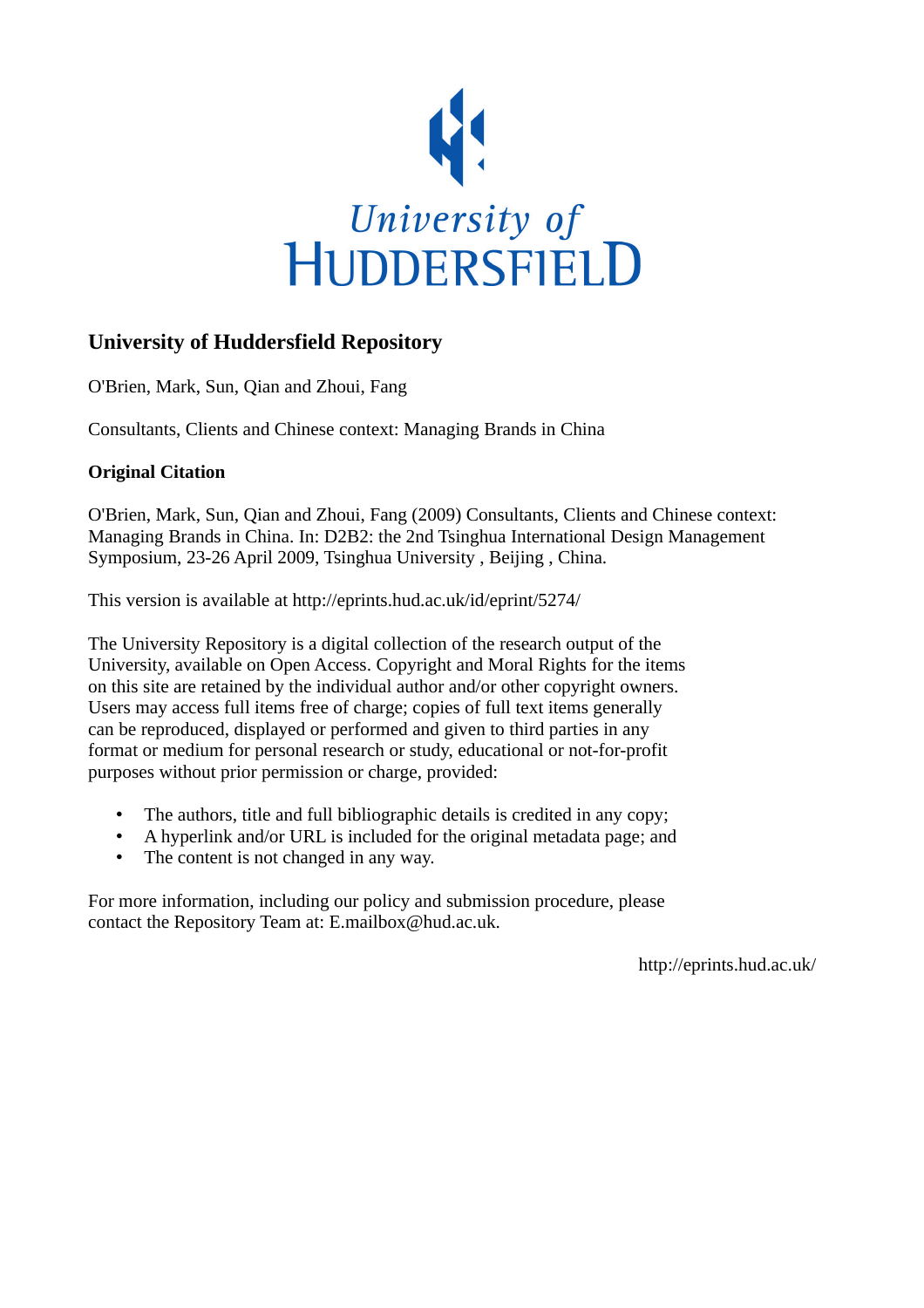## **CONSULTANTS, CLIENTS AND CHINESE CONTEXT: MANAGING BRANDS IN CHINA**

## **Mark O'Brien, Dr Qian Sun & Fang Zhou**

Mark O'Brien, Subject Leader: Postgraduate, The School of Art, Design & Architecture, The University of Huddersfield, Queensgate, Huddersfield HD1 3DH m.a.obrien@hud.ac.uk. Dr Qian Sun, Programme Leader MSc Design Management, The School of Art and Design, The University of Salford, Peru St. Salford M3 6EQ q.sun@salford.ac.uk Fang Zhou, The School of Art and Design, The University of Salford, Peru St. Salford M3 6EQ fangzhou79@hotmail.com

Keywords: Business Culture, Brand Management, Consultancy and Account Management

## **ABSTRACT:**

The Creative sector in China has, in keeping with the economy, experienced a sustained period of rapid growth. However, the sector is still relatively immature and practices and understanding of the management of brands and client accounts are continuing to develop.

Current Brand management practices tend to have evolved from western models and may not be as appropriate to a Chinese cultural and business context. Both clients and consultancies have become increasingly aware of the value of brands and the importance of effective management. This paper examines the current state of development of the Brand consultancy sector in China. It examines the cultural context of business in China, the nature of client and consultancy relationships and the sector within the PRC. Through a series of case studies it examines the nature of the relationships between clients and consultancies. Comparing the experiences of Chinese clients using both local and International agencies and the experiences of international organisations attempting to enter the Chinese market and their experience of working with Chinese agencies. It examines cultural and business relationships between creative partners, draws comparisons from the UK sector and suggests recommendations for improvements.

A structured programme of research has been undertaken to assess the sector and a series of interviews have taken place with industry practitioners in order to establish the following:

- 1. The nature of the Brand consultancy sector in China. Its history, culture, scope, practices and the nature of individual consultancies and client organisations
- 2. To understand the process of Brand and relationship management in a Chinese cultural and business context and to examine the differences in experience between client organisations commissioning either local or International consultancies.

The study concludes with an evaluation of the Chinese cultural and business context and its relation to the Brand management process and evaluates this in terms of the expected scenarios suggested by a variety of theoretical perspectives.

## **RESEARCH METHODOLOGY**

The field of enquiry is still in a state of relative infancy, there is little in the way of secondary information about the creative sector in China in general and brand management in particular, there are no established trade or professional associations and it is difficult to obtain financial data about companies. In keeping with research into emerging fields a case based methodology was adopted (Eisenhardt, 1989; McCutcheon, Meredith, 1993; Yin, 1994; Easton 1995; Dubois, Gadde 2002). Using a series of structured interviews (Patton, 1990; Marshall & Rossman 1999; Hughes 2002).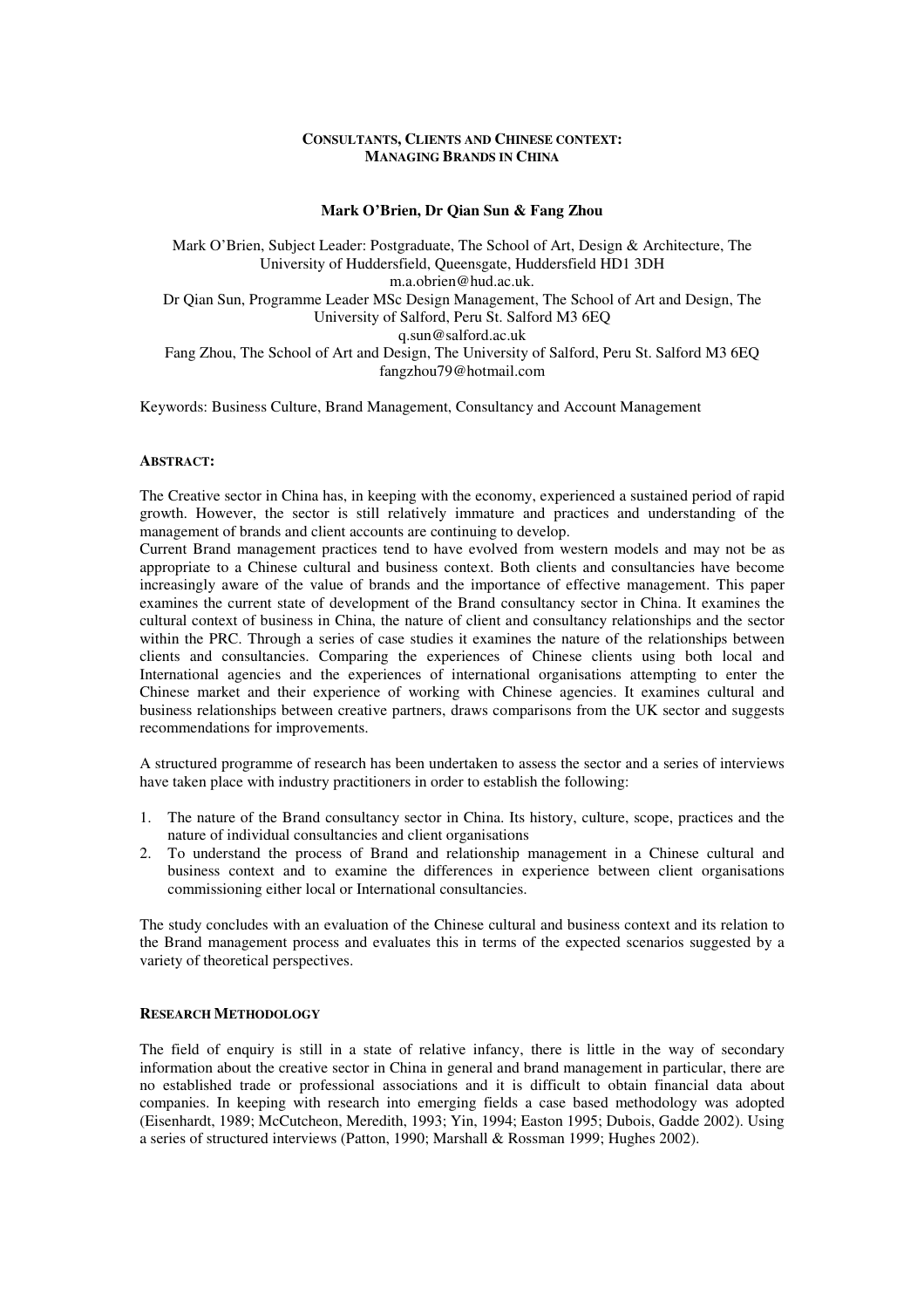In order to investigate potential differences in cultural context and practice the case studies were selected to identify 4 contrasting situations within the emerging creative field of brand management within China:

- i) International Client, International Agency
- ii) International Client, Local Agency
- iii) Local Client, International Agency
- iv) Local Client, Local Agency

Some of the respondents did ask that the information given would remain confidential, the decision was taken to make all case studies anonymous.

Interviewees were all asked the same series of questions by online interview, Patton (1990) suggests that there are six types of typical questions, to elicit information relating to either; experience or behaviour, opinion or values, feelings, knowledge, sensory experience and background or demographics. In keeping with this methodology, the questions set for the interviews were designed to generate information relating to respondents background, experience, opinion, values and feelings.

## **BRAND MANAGEMENT IN CHINA**

Like much of the Chinese economy the history of branding and brand management in China is undergoing significant change. The history of branding does go back as far as the 1940's and 50's. Indigenous brands such as Fonghuang and Haiou were established and achieved high levels of recognition and appreciation however they have tended to disappear since the opening of the economy since the 1970's and the influx of international brands. It is difficult to ascertain data pertaining directly to the brand consultancy sector however there is information available in related fields. For example, Wong (2001) identifies three separate periods in the development of modern Chinese graphic design: pre 1979 when it was considered ideologically unsound, rapid development and change during the 1980's and a more mature, internationally influenced style emerging in the 1990's. International influences have played a major role in development in particular from Hong Kong and the rapid increase in the availability of information has fuelled the changes.

Evidence of the development of strong indigenous brands can be seen through examples such as Chery, Haier, Lenovo and Tsingtao, amongst others. Chinese brands are becoming established as International brands and it is a trend that will surely continue (Ambler & Witzel, 2004). It is a sector that is recognised within government; the Shanghai authorities have targeted the development of fifty local brands within the next three to five years. Most of the major International agencies are now established in China, the worlds top creative companies have offices in both Shanghai and Beijing in addition to other regional presence. There is also a flourishing domestic consultancy sector that is working with both Chinese and International clients. The advertising sector is expanding at a rate approaching 18% per year over the last five years. There is still possibly a great deal of potential for further expansion, the sector currently represents 1.4% of GDP in China whereas, for example, this is 3% in the US.

Predictions for Chinese advertising expenditure give an insight into the scale and potential of the sector. China is predicted to become the fourth largest market in the world for advertising in 08/09.

| Year | Expenditure (Bn Euros) | Growth %age per year |  |
|------|------------------------|----------------------|--|
| 2007 | 12.0                   | 18.3                 |  |
| 2008 | 15.1                   | 25.6                 |  |
| 2009 | 17.0                   | 12.3                 |  |
| 2010 | 19.4                   | 14.5                 |  |

#### Zenith Optimedia March 2008

However there are still sectors of the economy in particular smaller and medium sized companies that remain somewhat underdeveloped in their use of branding. There is also the suggestion that the fiercely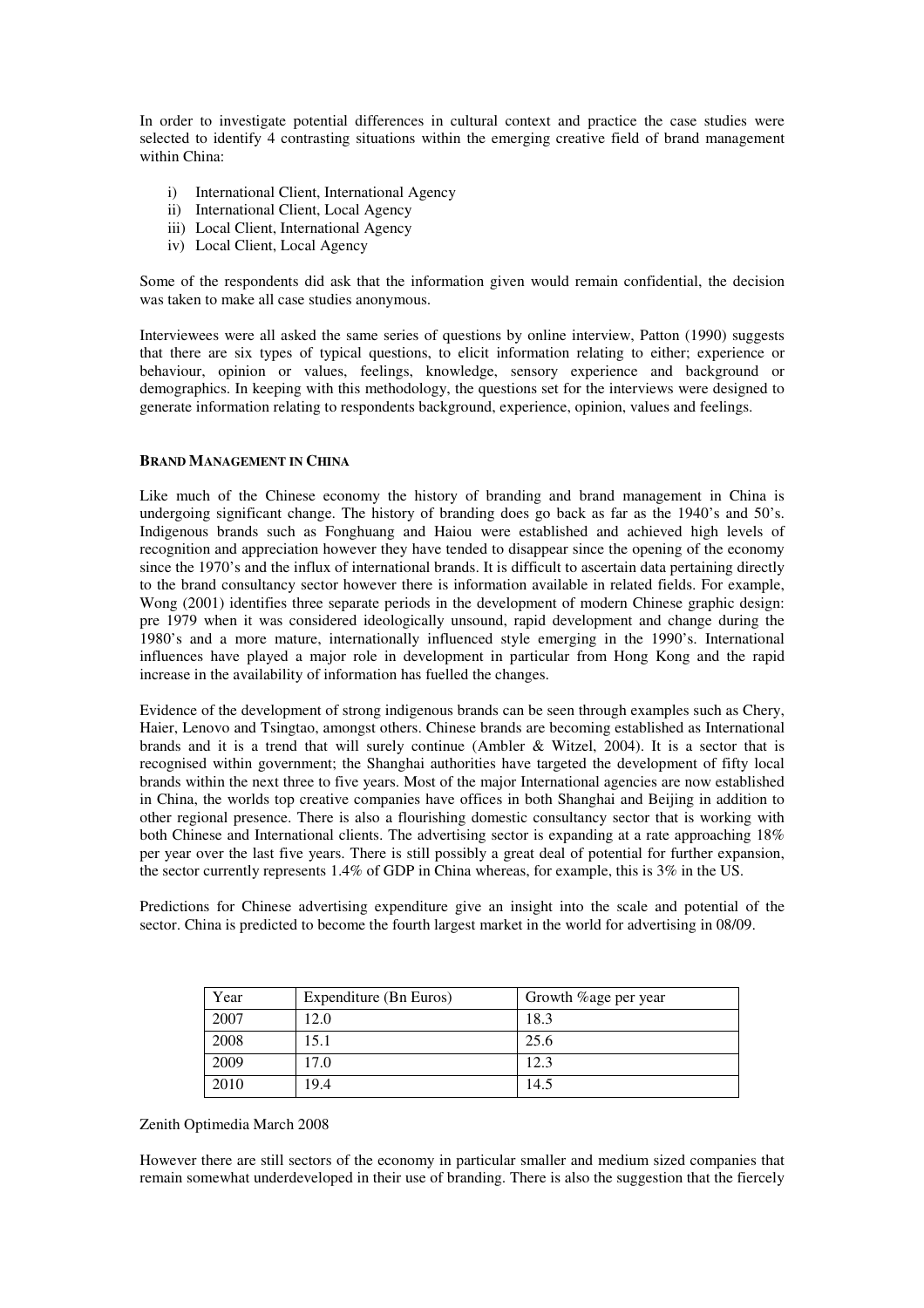competitive nature of business in China has led to a concentration on short - term profit at the expense of longer - term brand investment and that much of the academic and professional thinking within the sector is based on western models and has yet to encompass a Chinese context.

#### **CULTURAL AND BUSINESS CONTEXT**

The concept of Culture is both broad and multifaceted; there are many definitions of the term and its derivatives such as popular culture or mass culture. It is generally assumed to involve a set of shared values and attributes of a given group, the individual's relationship within and to that culture and the acquisition of those values and attributes by its members. Soley and Pandya (2003) identify over one hundred definitions settling on culture as a 'shared system of perceptions and values, or a group who share a certain system of perceptions or values' adding, 'sub – groups, shared beliefs and basic assumptions deriving from a group' whilst accepting that no definition can be definitive given the evolving and dynamic nature of culture.

Despite difficulties over precise definitions it is widely accepted that differences in business cultures exist and that the inability to understand cultural differences can lead to unfortunate business consequences. Attempts to evaluate differences in cultural values have to be undertaken with great care, systems can be criticised in that they can tend to lead to stereotypical perceptions of cultural groups. Also it has to be remembered that in any 'national' definition of business culture that not all individuals within that culture will behave in the same way, however the existing models do give a basis upon which an examination of business culture can occur.

Terpstra and Sarathy (1972) and Gesteland (1999) identified five main attributes, elements and traits of culture: technology and material culture, language, education, religion and business ethics, adding law and politics, social organisation and aesthetics (2000). Hofstede (1991) identified the individual's acquisition of cultural values as the collective 'programming of the mind'. He has developed a system to evaluate cultural difference initially based on four dimensions: low vs high power distance, individualism vs collectivism, masculinity vs femininity and uncertainty avoidance. This framework was modified following work by Michael Harris Bond, which identified a further dimension initially called Confucian dynamism to explain the differences in thinking between East and West. It was subsequently incorporated into the original framework as a fifth factor, 'long term orientation'.

The methodology of the study involved a collection of data from initially 64 countries with additional studies of various groups of particular individuals from professional or market segments. The method of data collection was by questionnaires and that method may have influenced responses, individuals from highly individualistic cultures may answer questionnaires in a different way than those from collective cultures. The accuracy of the data can also questioned in relation to its immediacy. Cultures are dynamic and change over time, few more rapidly than China's in recent years and some of the studies are somewhat dated. This is of particular significance in relation to the data on China, the speed and degree of change in the economy and potentially the culture has been immense. There is also the potentially significant degree of difference in attitudes between urban and rural populations and between generations. The experience of the younger Chinese urban population is very different to that of its predecessors and will no doubt lead to changes in both business and social cultures. However it is felt that a broader comparison of the differences in Chinese and Western cultures, based on the available data, is of value within this study.

## **Low vs High Power Distance**

The power distance index attempts to measure the extent to which the less powerful members of organisations and institutions accept and expect power to be unequally distributed. It does not measure an objective difference in power distribution but rather how that power distribution is perceived. It demonstrates inequality, defined from below, suggesting that the level of inequality within a society is endorsed by followers as well as leaders. The power distance rating varies from 95 (Guatemala) to 11 (Austria), China has a high rating of 80, significantly more than its East Asian neighbours and the European and US scores of usually between  $30 - 40$ . This suggests high levels of acceptance of inequality, which would tally with the acceptance of hierarchy and unwillingness to criticise those considered more senior. In high power distance countries autocratic and paternalistic relationships are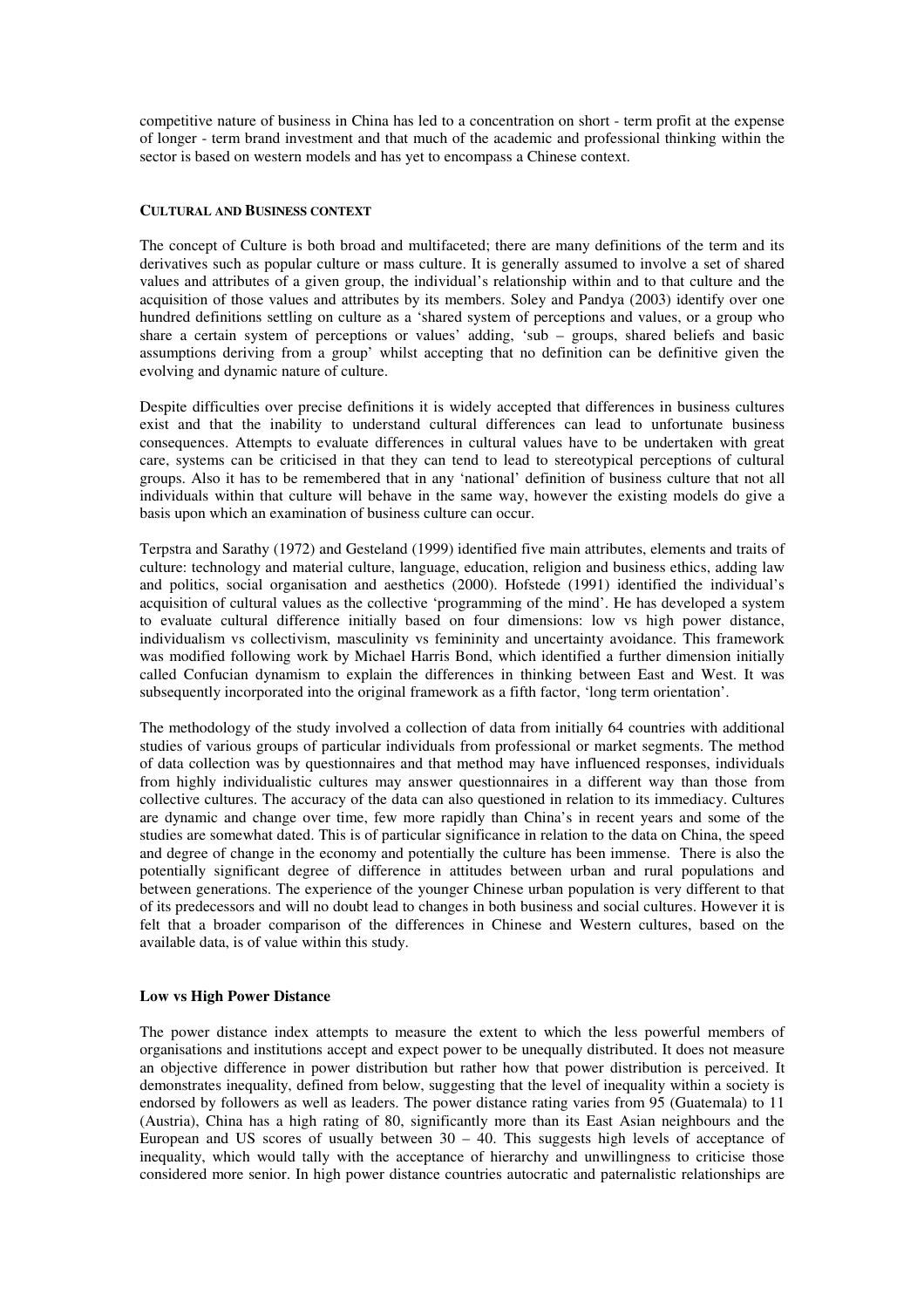more readily accepted, in low power distance cultures relations are more equal, with subordinates being more ready to critique and contribute to decisions. In Confucian philosophy all relationships are considered unequal and this situation is accepted, leaders are expected to be directive whilst also taking an interest and looking after the interests of subordinates.

## **Individualism vs Collectivism**

The individualism index attempts to measure the degree to which individuals are integrated in to groups or will choose their own affiliations independently. Ratings vary from 91 (USA) to 6 (Guatemala). China rank lower at 20 than the Asian average of 25, Asian and East Asian countries generally score high for Collectivism (low Individualism) with Western countries being opposite. In Collectivist societies individuals are integrated into strong groups that will protect members in return for loyalty to the group. In individualistic societies groups still have importance however ties are looser and people are expected to look after themselves. Collectivist orientations would produce individuals who are happy to work in teams and who seek consensus, being happy to sublimate individual needs to the greater good of the group. A perceived negative, from a western viewpoint, would be a perceived lack of individual initiative.

#### **Masculinity vs Femininity**

This index isn't without its more controversial aspects in terms of its gender generalisations. It attempts to measure the extent to which traditionally 'masculine' values are respected in society in relation to 'feminine' ones also termed Quantity vs Quality of life index. The values are defined from a western perspective, 'masculine' would include: ambition, assertiveness, competition, the acquisition of material wealth, 'feminine' would include: caring, modesty, interested in the quality of life. There are fewer regional differences between east and west with examples of highly 'Masculine' cultures in both East and West (China, Japan, UK, Germany) and 'Feminine' (Sweden, Netherlands, Thailand, South Korea).

#### **Uncertainty avoidance**

This index attempts to measure the level of a society's ability to cope with uncertainty and ambiguity. Uncertainty can cause anxiety, some cultures try to minimise uncertainty by developing rules and structures for example about religion and food.

Again national profiles do not demonstrate strong regional differences in terms of East and West. Some cultures (Mediterranean, Japan, Latin America) score highly for avoidance, others (China, UK, Singapore) score relatively low scores suggesting less anxiety about ambiguity.

#### **Long vs short - term orientation**

The long - term orientation index was added to the existing four dimensions, as the original study was unable to distinguish an importance difference in thinking between East and West. The index measures a cultures 'time horizon', the importance attached to the future as opposed to the past and present. Fewer nations have been assessed in this category than the original four however 'Eastern' nations occupy the five highest scoring places for long term orientation with China having a significantly higher rating than the next nation (118) with Hong Kong (96). Europe and the USA are amongst the lowest rankings UK (25) USA (29). The values of a long - term orientated culture include persistence or perseverance, overcoming problems with time. They also include the ordering of relationships by status, thrift, and having a sense of shame. In short term orientated cultures values that are important are said to include: personal steadiness and stability, protecting 'face', respect for tradition and the reciprocation of greetings, favours and gifts. The scores would suggest that these would be seen to be of little value in China and the East in general however this may require further investigation as it would seem that these are also values that are important to eastern cultures. As indicated above, this needs to be considered in light of the rapid changes within the economy and potentially the culture of China. The younger generational and urban attitudes are potentially very different to those of older or rural populations and generalisations are difficult to make with any degree of accuracy.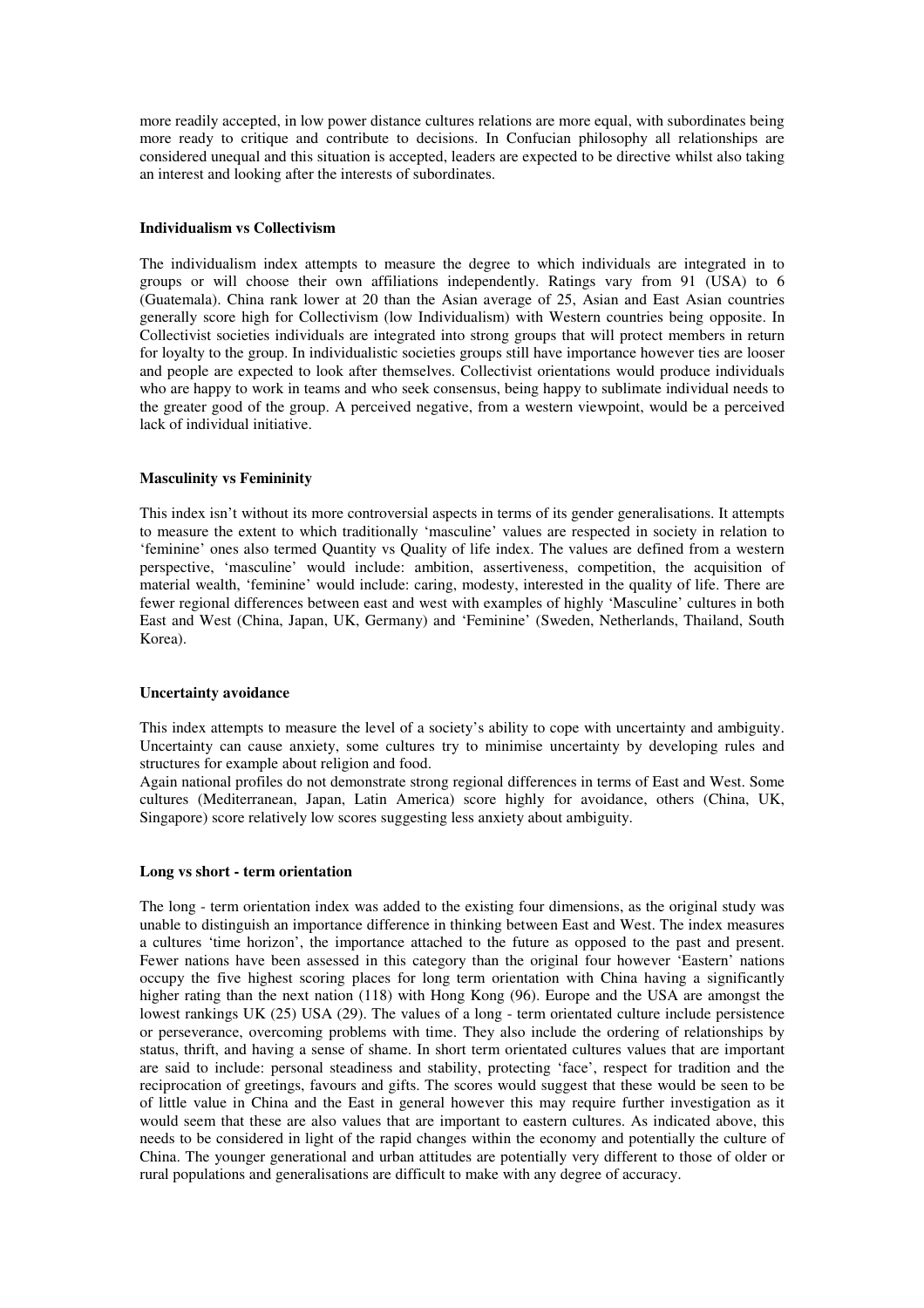#### **CULTURE AND CROSS CULTURAL COMMUNICATION**

In attempting to assess the nature and differences in Chinese brand management consultancy between 'international' and 'domestic' scenarios it is important to address issues of cultural and cross cultural communication. Communication is directly related to culture, and culture cannot be understood without the study of communication and vice versa. As with the concept of culture it is important to recognise the dangers of national stereotyping when discussing communication styles, though as with culture in general, communication styles and norms have often developed over centuries and distinct differences are apparent. However they are not necessarily common to all individuals within a culture and they are dynamic and continually evolving. It is also important to recognise that there is no one 'international' culture.

There are two theories concerning cross-cultural communication. The convergent theory maintains that increased communication between cultures will lead to increased cultural uniformity, the sharing of knowledge leading to mutual understanding. The divergent theory (Chee and Harris, 1998) maintains that an increase in cross cultural communication will lead to greater understanding of cultural difference and that Intra cultural differences have to be understood as well as cross cultural communication. In terms of the International brand consultancy sector in China, participants have a diverse range of cultural backgrounds from all the leading international economies.

Since every cultural pattern and every act of social behaviour involves communication, it has been widely studied as a means of transmitting ideas and as a facet of culture. It involves the sharing and transfer of knowledge between individuals and cultures. Schramm (1955) defines communication as 'the process of establishing a commonness or oneness of thought between a sender and receiver'

Ferraro (1990*)* classifies communication into three types:

- a) Verbal (use of words with specific meanings)
- b) Paraverbal (tone of voice)
- c) Non-verbal communication.

It also has various additional components, including, encoding, message and channel, receiver, decoding and receiver response in achieving successful communication.

#### **Verbal /Paraverbal Communication**

Jandt (2004) argues that in Western culture the process of verbal communication is described as involving a speaker, the speech act, an audience, and a purpose. Whereas in Eastern cultures Confucian philosophy defines communication as an infinite interpretive process where all parties are searching to develop and maintain a social relationship*.* Western cultures tend to be 'low context' in nature relying on explicit verbal content to communicate whereas Eastern cultures are often 'high context', communication relies on the overall situation to communicate and interpret messages. Difficulties in verbal communication can occur because of cultural traditions and norms. In many Asian cultures it can be considered offensive to say 'no'. In wishing to be polite and not wanting to offend or cause embarrassment individuals will avoid directly negative statements or criticism of others. Western cultures also vary in this respect with some having more linguistic 'coding' than others. However in Germanic cultures for example, being direct and 'honest' is seen as a positive attribute, believing that the fact is the most important issue and that emotion and diplomacy should not deflect the truth. There is less coding of language within Germanic business culture and direct speaking is seen as a sign of respect for others, which can be interpreted by other cultures as rudeness and a lack of diplomacy.

## **Non-verbal Communication**

Non-verbal communication can convey emotions, attitudes and feelings shown in different gestures and motions, and these may be transmitted unintentionally by facial expressions, gestures, and body language. Body language has a direct impact on communication between people from different cultures and they are often particular to cultures and therefore less likely to be recognised by people who are from different cultural backgrounds. Body language is open to additional misinterpretation as it is difficult to clarify meaning in the way that can be done verbally. Western cultures vary in the extent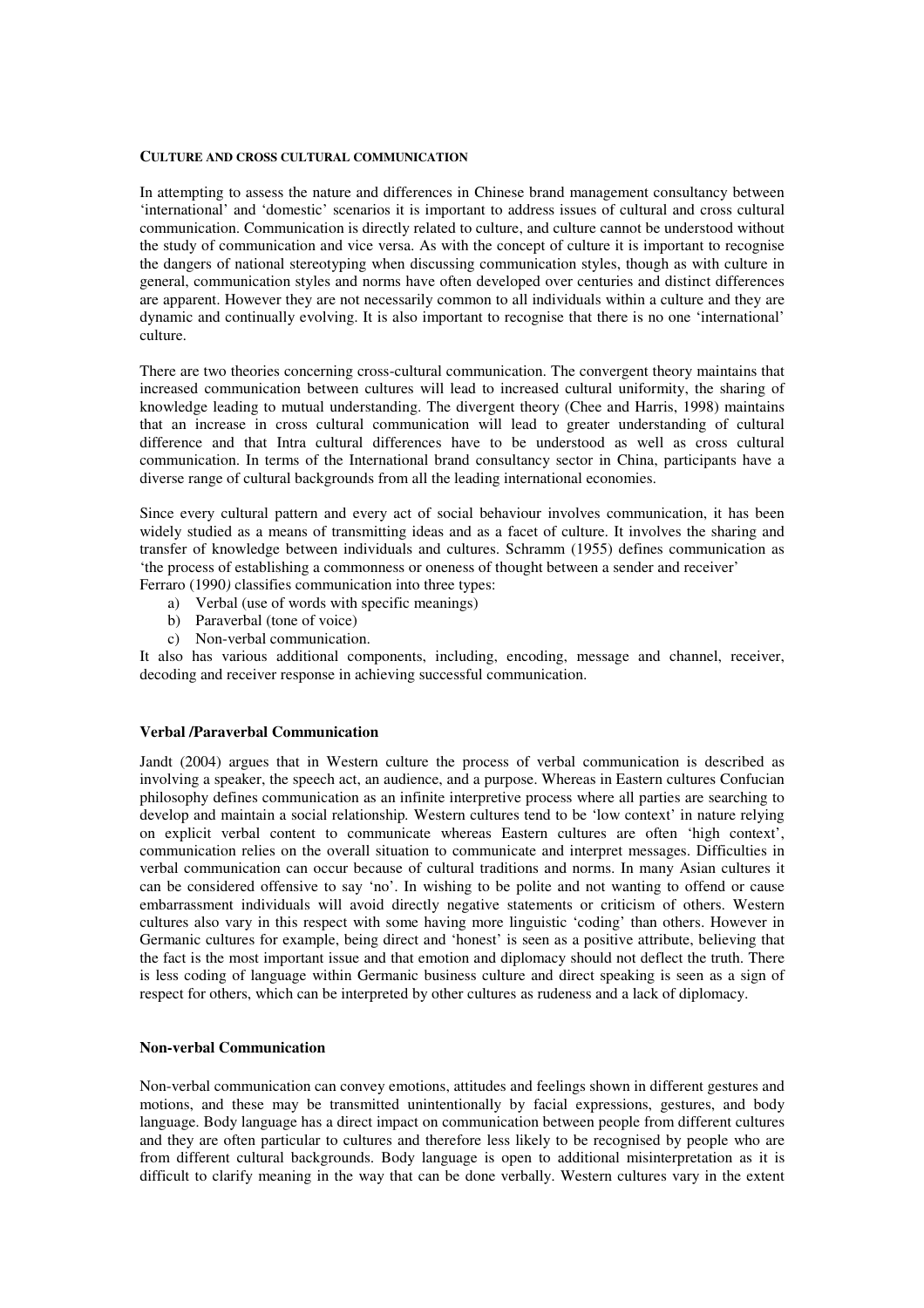and nature of body language, for example Italians are considered to be very demonstrative in terms of their use of physical gestures. By western norms Chinese people are considered to have 'impassive' or undemonstrative body language. However this is more a result of misinterpretation of body language rather than an absence of it, physical reactions are shown by Chinese people however western people are not skilled at interpreting it, similarly Chinese people may find the physical gestures of many westerners to be unduly overt.

## **CLIENT CONSULTANCY RELATIONSHIPS**

Customer relationship management (CRM) and Key Account Management have attracted a lot of attention within the Chinese advertising industry, given the increasing competition between international and local suppliers. Globally there is the trend to create large multifaceted groupings through mergers and acquisitions of organisations, smaller independent companies still exist providing specialist expertise. All the major Global agencies have a presence in China however there are also many local independent agencies able to provide clients with what may be perceived as a more personal service. Foote (2003) examines the relationship from a western perspective and suggests a number of key elements to the nature of the relationship between agencies and their clients. He identifies the primary client motivation to be an aversion to risk. In normal circumstances client representatives are not usually the principal decision maker within their organisation. They are likely work for a large organisation and have to report to more senior colleagues. Delays to schedules can have major repercussions to other organisational activity and hence there is a justifiable concern about unpredicted events and disruption of agreed schedules. The nature of the design and creative process can also be difficult for some clients to understand, the 'product' can be rather subjective in nature and the implied risk in its deployment. The second element that has a major effect on client consultancy relationships is the difference in attitude that the parties have to the design or creative work. He suggests that clients have to be more concerned with the bigger organisational picture and financial implications whereas the consultancy can become overly concerned with the production of great work, which may not always be appropriate to the client needs. He advises designers to think of an assignment as a means to an end rather than being an end in itself. The third concern in the relationship relates to the clients perception of the service received, the ability of the agency to deliver appropriate design quickly, whereas by inclination and training designers can constantly rework and tweak designs to improve them. He also stresses the importance of 'chemistry', the vital nature of the personal relationship involved in the management of the service, whilst suggesting that not all clients can appreciate the difference between adequate and outstanding creative work, they can appreciate which suppliers they prefer to work with. The final factor is that of budgets, creative organisations have a reputation for somewhat vague budgeting practices often because of the imprecise nature of the 'product'. There is also a tendency to price low to gain a commission and recoup more later on in a project. Clients also can be either arbitrary in their setting of budgets with little understanding of actual costs or be wary of setting budgets in the fear that the consultancy will find a way of spending the full amount. He suggests that the key to business success as opposed to design success, for a consultancy, is not in producing great work, but in having happy clients. Obviously the two would ideally be in tandem unfortunately this is not always the case.

## **CASE STUDIES**

## Case study A (International Client, International Agency)

The agency is part of a worldwide creative group originally founded in the USA, the client is an International cosmetics company again of US origin. The interviewee was based in the agency and of Chinese nationality. As with many international accounts based in International agencies within China, the decision over which agency to use was taken on a global basis and the China based division of the organisation did not have to compete for the business.

The level of brand experience of both agency and client were highly developed and the brand management process was well established and implemented. The client adopted a mixed branding strategy within the Chinese market with production of specific Chinese market material as well as use of global brand imagery. It was felt by the interviewee that the brand management process was robust, research was undertaken, briefs prepared in a strategic manner and the processes of development of creative work were formalised and accountable. The levels of understanding of both business and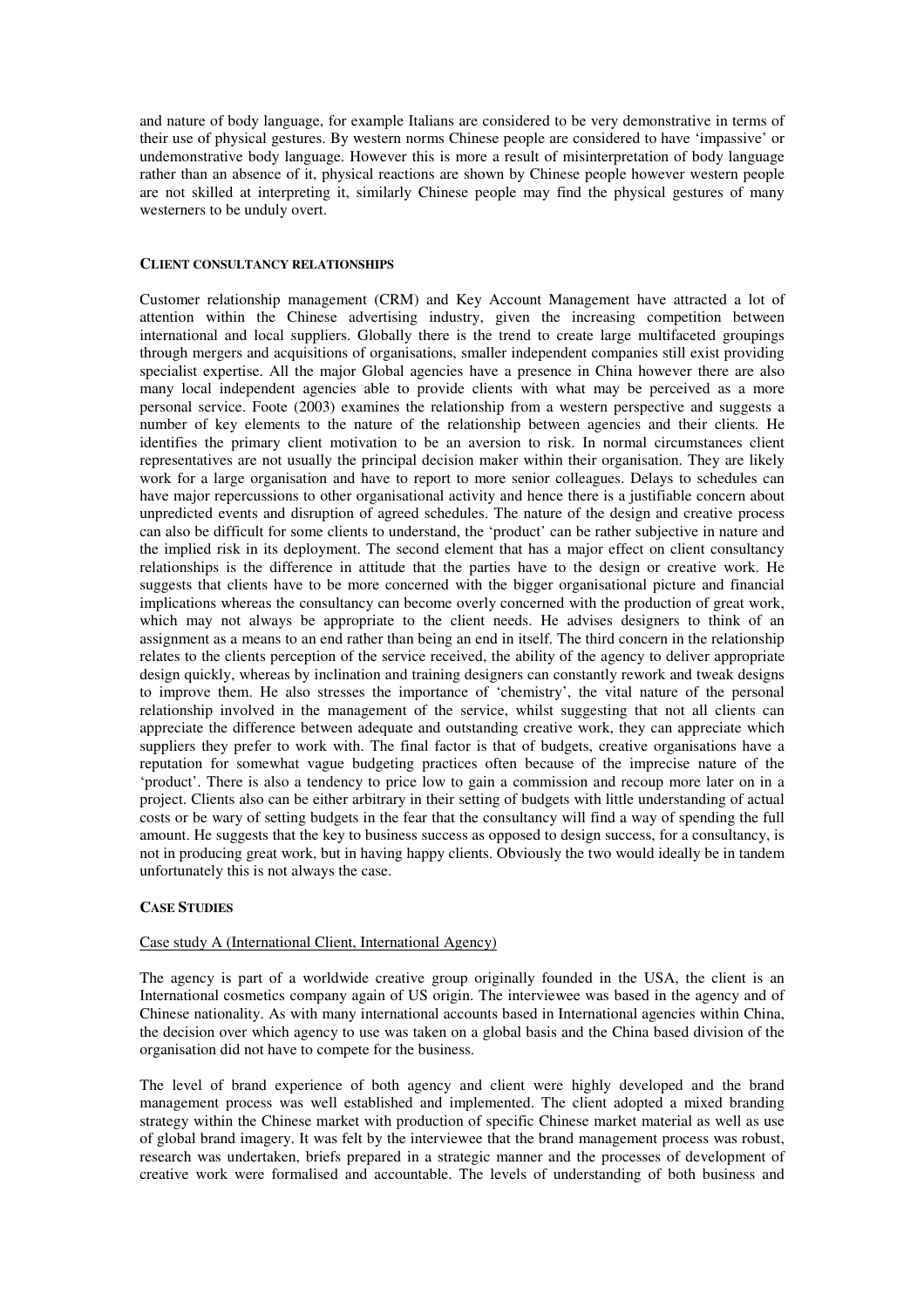creative strategy were high within both client and consultancy and the relationship was considered to be successful. Both parties were familiar with process and terminology. The perceived negatives were that such structures could inhibit creativity and that there was a lack of flexibility to the relationship. The interviewee felt that the process was time consuming in comparison to his experience with local clients and that the agency could not respond quickly to any immediate needs. In terms of the predicted theory it is difficult to generalise as 'International' can cover a wide variety of cultural differences however, given the client and agency background they will be treated as USA biased in terms of organisational and cultural background. It was felt that the client organisational structures were quite hierarchical though it was less so in the agency. Decisions were taken in a highly collective fashion, with agreement and consensus being sought, contradicting the expected theory, it was felt that there was a respect for expertise however that the decision making process could be rather slow. This however, could be reflective of the organisational imperatives of global multinational corporations rather than being indicative of cultural decision making processes. The organisational culture can be described as masculine as predicted, with financial considerations being central to all decisions. There were higher levels of uncertainty avoidance than would be predicted from theory for a US based organisation, however it is not clear to what extent this is caused by the complexity of the business model rather than national cultural influence. As in some of the other cases the orientation in terms of timescale contradicts the theory. Clients were described as having a long - term orientation for their brand and were less likely to demonstrate those qualities associated with short term orientation, respect for tradition, saving face and reciprocation of gifts. Verbal and non – verbal communication were clearly understood as can be expected within organisations having a shared culture. The expectation of clients within the relationship was not entirely as predicted. The client was risk averse and time conscious as predicted. Although personal 'chemistry' could occur it was felt that sufficient professionalism would suffice and that social relationships were not necessary although they could be considered desirable. The negotiating of financial details was clear and well managed, again contrary to the predicted theory.

## Case study B (International Client, Local Agency)

The agency is a local established independent agency with one main office, the client is a global automotive brand with an established Chinese presence. The interviewee was a partner in the agency, the client was a Chinese national working for a local branch of the organisation. The agency won the account through a competitive pitch, it was chosen for its specialist local knowledge. The interviewee described the initial relationship as problematic. It was felt that the client had extremely high, possibly unrealistic expectations at times and that there was a considerable learning process involved in the communication between parties. The agency did not have the systems expected by the client and has developed them in tandem with the client. The relationship is now described as stable and close after initial difficulties were overcome. It has to be noted however that the agency facing client staff are Chinese and that the cross – cultural communication issues are more likely to be felt within the client organisation rather than between agency and client. In terms of the experience in respect to theory it was felt that hierarchy was important to both Client and Agency and that decisions within both had a collective feature, the cultures of both appear to be generally masculine, as predicted. The levels of uncertainty avoidance appear to be in line with the values predicted for the cultures involved. In terms of orientation towards timescales the evidence is again somewhat contradictory. The client, from an ostensibly short - term culture, appears to have a long - term perspective, certainly in relation to their brand. The agency, from an apparently long - term culture seems more preoccupied with the immediate, certainly in the initial stages of the relationship.

There were examples of communication difficulties of verbal and non - verbal communication and it took effort by both parties to resolve these difficulties over time however it is not clear whether these difficulties were of a cultural nature or related to procedural expectations. The client expectations of the relationship were generally as predicted by theory. The client was risk averse and as a 'western' client they did attach an importance to deadlines in preference to the quality of the work once it was judged to be acceptable. The 'chemistry' of the relationship became key to its eventual success. Initially this was problematic, however over time relationships became strong and confidence developed. There were expressions of confusion between parties over financial arrangements however the details were not provided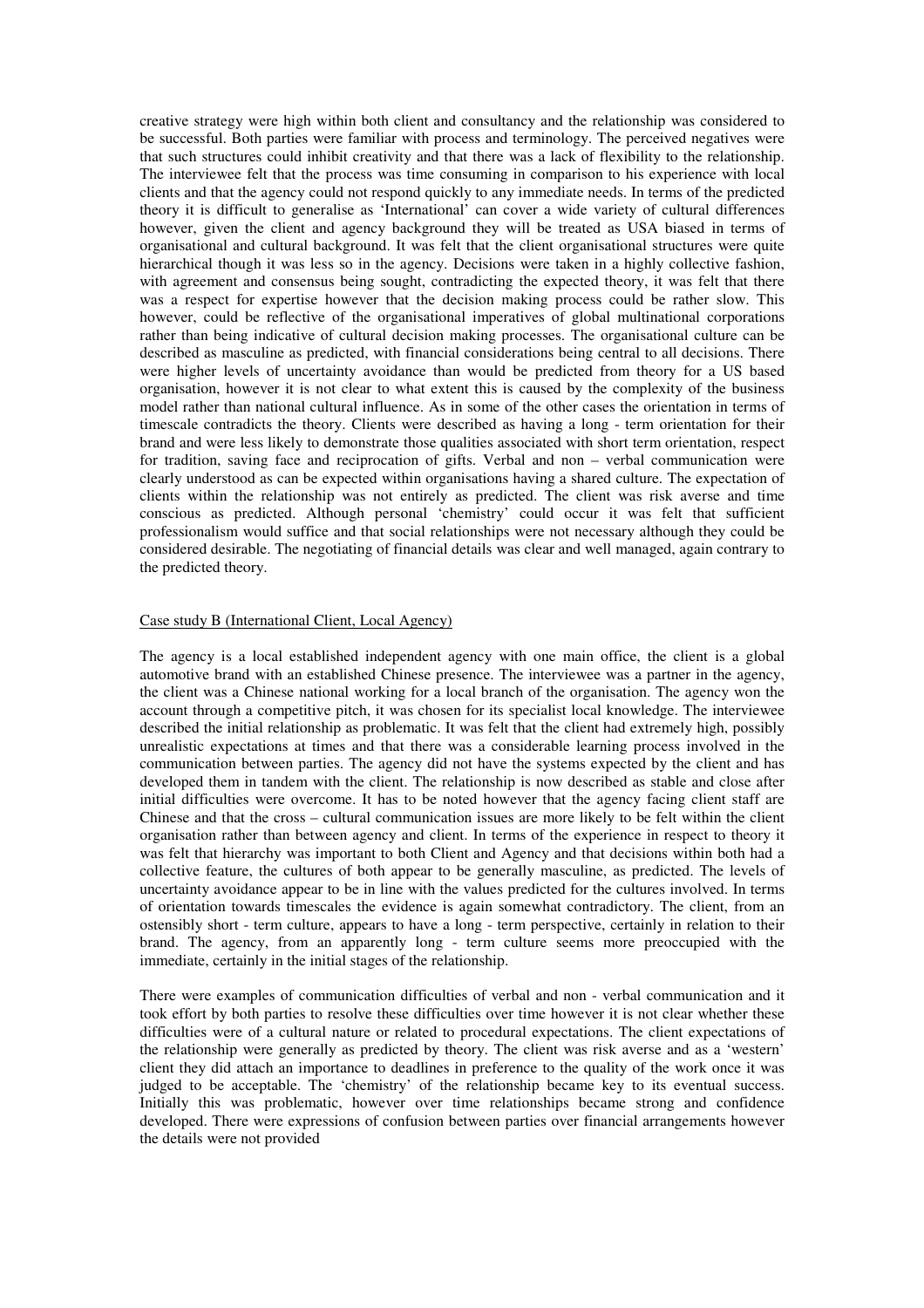#### Case study C (Local Client, International Agency)

The agency is part of an International network originally established in the USA, the client is a market leader in the hair care sector and the interviewee was based within the consultancy and of Chinese nationality. The initial nature of the relationship appears to be similar to that found in the case A. The agency does not make any major adaptations of its procedures or structures in dealing with local clients. The Client communication and project management systems are established and formal however ultimately the relationship was not successful. The opinion of the agency was that the client had insufficient awareness of general business and brand strategy. The interviewee considered that expertise to be present within the agency however that the client was insufficiently aware of long term business issues and was overly reliant on the agency providing a quick creative 'fix' rather than engaging with fundamental issues.

In relation to the results expected from theory it confirmed that the Chinese client had more hierarchical structures than the agency. Decisions were taken by the client's senior management and were not as collective as the associated theory would suggest. The client was of a predominantly masculine perspective and not unduly risk averse, in keeping with theoretical expectation. However as with other cases the most significant departure from the expected theory relates to the perspective of time orientation. The agency perception was that it, as an international agency from an ostensibly short - term culture had a more heightened long – term perspective than that of the client. It was felt that the client had not appreciated the value of its brand and wished to concentrate its marketing energy into the merchandising of its product. There seem to have been significant difficulties in terms of verbal and non – verbal communication, however details, unfortunately, are not available. There was a breakdown in relations between the parties that appears to be related to expectation and relative experience. Client C was subsequently purchased by an International company and the product lines have now been rebranded successfully although by a different agency.

## Case study D (Local Client, Local Agency)

The Agency is an independent across the line consultancy, well established with one primary Shanghai based office. The client is a fashion brand that was undergoing a difficult trading position when it first approached the agency in 2002. The interviewee was a partner in the agency of Chinese nationality. The client had chosen the agency after a period of rapid growth. It decided to select a local agency after an unsuccessful attempt to use an International agency. The interviewee suggested that there were several reasons for the lack of success between this particular client and its former International agency. In keeping with many Chinese client organisations the client lacked the required personnel and agency facing functions of International clients. It was therefore unable to cope with the demands and processes of the International agency. Misunderstanding and communication difficulties ensued and hence the subsequent breakdown in relations between the two and the cancellation of the account. In working with a local agency the consultancy was able to ascertain the particular needs of the client and provide the necessary expertise.

In terms of Hofstede's cultural dimensions it would appear that there is contradictory evidence within the case in relation to the study. As predicted the Chinese client did have hierarchical structures and deference was generally shown by subordinates to superiors and superiors took care of those in their charge. However decisions tended to be taken by superiors rather than in the collective fashion predicted by the theory. Similarly clients were individually perceived to be decisive to the point that it could potentially be detrimental to the decision making process with insufficient consultation taking place. The prediction of China having a high masculinity rating was not necessarily supported in this case, decisions were judged to be made for idealistic reasons as long as the business case was fundamentally sound. As predicted by the theory levels of uncertainty avoidance appear to be confirmed. However the most striking difference was in relation to long versus short - term orientation. Cultures with short - term orientation are said to favour and place importance on the saving of 'face' the reciprocation and importance of gifts and respect of tradition. Although China scores as the highest nation in terms of long term orientation, what are described as short term values are also highly important in China. Both verbal and non – verbal communication was clear as can be expected given the cultural similarity. The working relationship between the two is described as being very close with strong personal relationships and with both parties working hard to develop the relationship. The brand management process is described as flexible and does not rely on an established model; instead it is tailored to the individual client requirements. Client expectations are not necessarily as the western model. Although risk averse, clients do appear to be more interested in the quality of the work and will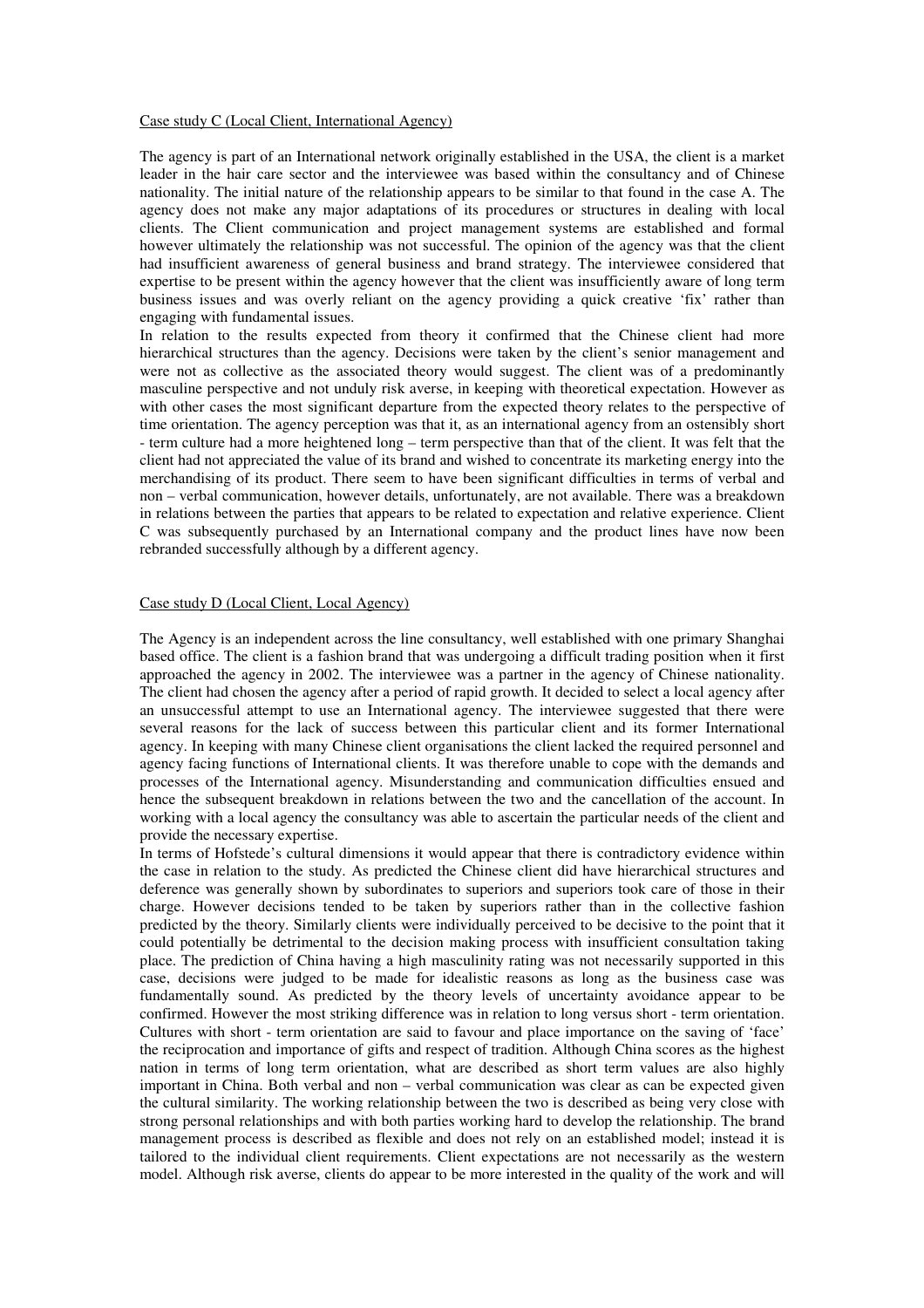more readily accept delays if the creative work is of a high standard. Personal chemistry is also important though to an even greater extent. Clients expect to spend social time with agencies and personal relationships are highly valued. The financial expectations of both sides do seem clearer than in the western model. This case suggests that financial matters are negotiated openly by both parties, there may be disagreements however initial agreements are adhered to.

## **CONCLUSIONS**

An estimation of whether the theoretical predictions are either confirmed as predicted, contradicted or not proven can be made as follows,

| Criteria                             | Case study A | Case study B          | Case study C          | Case study D          |
|--------------------------------------|--------------|-----------------------|-----------------------|-----------------------|
| High vs low<br><b>Power Distance</b> | Confirmed    | Neither/not<br>proven | Confirmed             | Confirmed             |
| Individual vs<br>Collective          | Contradicted | Neither/not<br>proven | Neither/not<br>proven | Contradicted          |
| Masculinity vs<br>Femininity         | Confirmed    | Confirmed             | Confirmed             | Neither/not<br>proven |
| Uncertainty<br>avoidance             | Contradicted | Confirmed             | Confirmed             | Neither/not<br>proven |
| Long vs Short<br>term orientation    | Contradicted | Contradicted          | Contradicted          | Contradicted          |
| Verbal<br>Communication              | Confirmed    | Confirmed             | Neither/not<br>proven | Confirmed             |
| Non - Verbal<br>Communication        | Confirmed    | Confirmed             | Neither/not<br>proven | Confirmed             |
| Risk Aversion                        | Confirmed    | Confirmed             | Neither/not<br>proven | Confirmed             |
| Time vs Quality                      | Confirmed    | Confirmed             | Neither/not<br>proven | Contradicted          |
| Chemistry                            | Contradicted | Confirmed             | Neither/not<br>proven | Confirmed             |
| <b>Budgets</b>                       | Contradicted | Neither/not<br>proven | Neither/not<br>proven | Contradicted          |

Although client relationship management (CRM) in the advertising and branding industry in China has received increasing attention, in particular from academia, CRM research highlighting the role and nature of cultural difference is still a relatively new and largely undocumented phenomenon. At this stage conclusions can only be tentative and there is a need for more research to be undertaken however it is possible to draw some general observations.

International agencies are rapidly establishing themselves within the major cities and competing with an expanding local sector. International clients are clamouring to establish themselves in one of the worlds most rapidly expanding economies and local companies are becoming increasingly aware of the importance of branding and the value of brand recognition. As can be expected with a relatively new situation, the relationships between international consultancies and clients and their local counterparts are evolving rapidly. International agencies and clients bring experience and knowledge of formalised procedures and processes, they have a high degree of understanding of the value of branding and the nature of brand strategy. As with all national cultures, China has its own particular business culture, rules and conventions. As can be seen from the case studies there would appear to be evidence of cross cultural communication issues. In cases A and D where there are no major cross cultural issues (International to International and local to local) communication appears successful with no issues of misunderstanding. Communication is very different in the two scenarios, with case A being rather formal, relying on established processes and professional relationships, case D being far more flexible in terms of systems with strong personal and social contact between parties.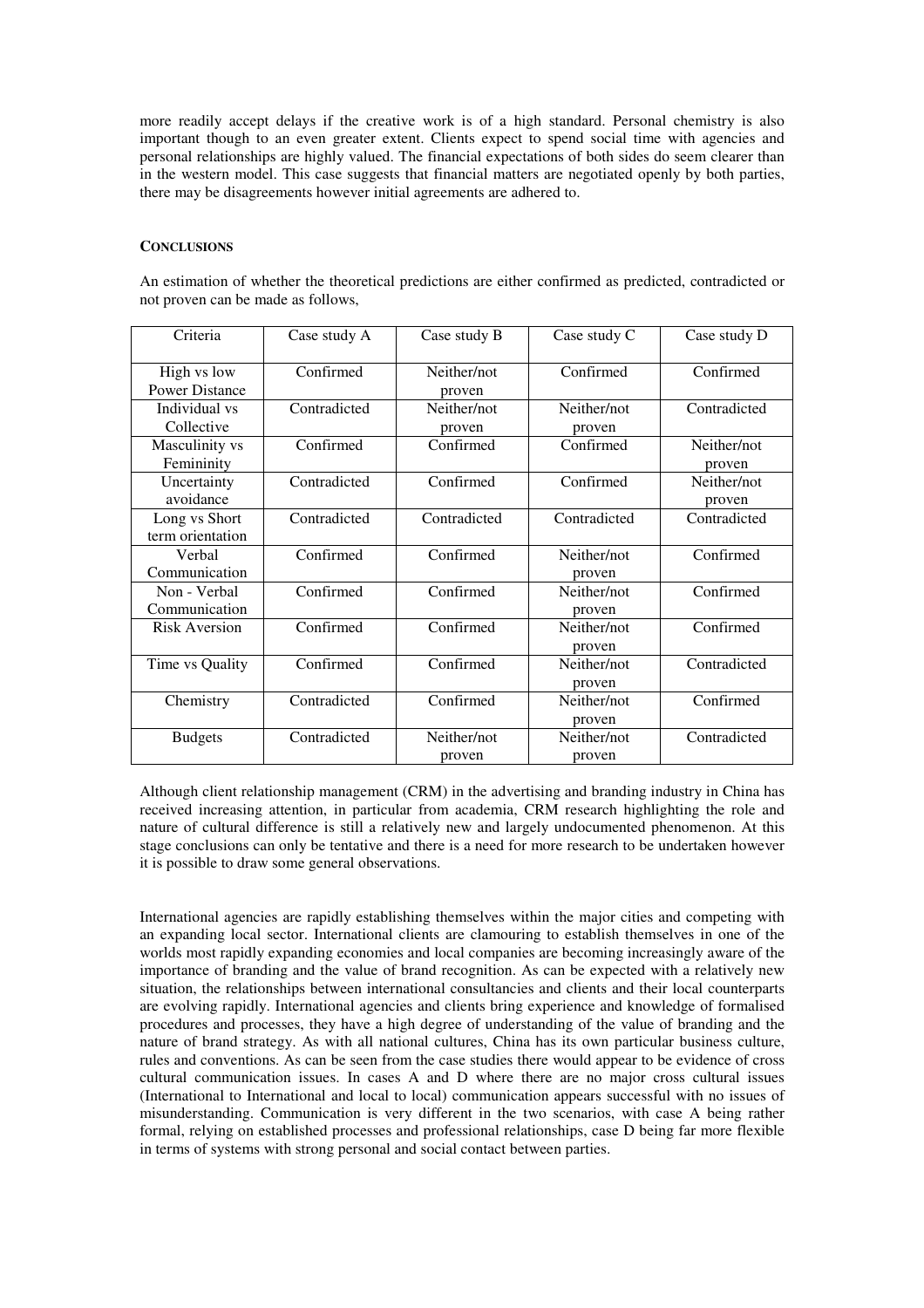In the cases where cross - cultural communication can be expected, B, C and the previous experience of client D, there are issues relating to business practice and communication. It would appear that International agencies and clients have a greater degree of expertise and experience however their Chinese counterparts are learning quickly and are developing models appropriate to Chinese circumstances.

There appears to be less synchronicity between Chinese clients and International agencies and International clients and Chinese agencies, it would seem that there are different expectations on both sides and that awareness of cultural difference is a requirement of business success. In terms of the relationship of the findings to those expected from the established theory, conclusions can only be tentative from such a limited survey. There do appear to be differences in the acceptance of hierarchy between 'western' and Chinese organisations with Chinese organisations being more hierarchical in nature. The evidence relating to levels of individualist as opposed to collectivist attitudes is contradictory to that predicted in theory. In the examples illustrated above there is evidence of Chinese organisations and the individuals leading them acting in a very decisive and individualistic manner, whereas 'western' organisations have been seen to seek consensus prior to decision making. Other general observations from the studies suggest that the nature and importance of personal relationships is more important to Chinese business culture than 'international' culture however the most striking departure from that suggested within the accepted theory comes in attitudes to long versus short term orientation. Evidence from the survey suggests that those values associated with short term cultural values are also important within Chinese business culture whereas they are not valued highly within ostensibly short – term 'western' culture. Similarly 'western' organisations have been found to be appreciative of long – term brand strategy, whereas some Chinese organisations have sought short – term, immediate success. The reasons for this situation are not yet clear, however, it is evident from the study that this is a field that requires further investigation; there is little documented material of what is still a relatively new phenomenon.

It has to be stressed however, that it is difficult to extrapolate information from the case studies that can be accurately applied universally, to the complex issue of cultural context and cultural interaction. Within the studies there were issues and factors influencing client - consultancy relationships that could be considered to be more important influences on relationships than culture. Personal relationships, the longevity of the relationship and the differences in practice, tradition and attitudes to business practice were also important factors influencing relationships. It is evident however, that differences in cultural approaches do exist and that there is certainly a need for additional study into and testing of the theoretical models currently available.

## **References:**

Ambler, T. & Witzel, M. (2004). Doing business in China, Routledge Curzon, London

Chee, H. & Harris, R (1998). Global Marketing Strategy, McGraw-Hill, London

Dubois A. Gadde L.E., (2002). Systematic combining: an abductive approach to case research*,* Journal of Business research 55, 553.560

Easton G., 1995, Case research as a methodology for industrial networks: a realist apologia, Proceedings from the 11th IMP Conference, Manchester , 368.391

Eisenhardt, K.M., 1989, ``Building theory from case study research'', Academy of Management Review, Vol. 14 No. 4, pp. 532-50.

Fang, T. (1999). Chinese business negotiating style, Sage publications, California

Ferraro,G. (1990) The cultural dimension of international business. New Jersey: Prentice - Hall

Foote, C. (2003). Thinking more like a client, Design Management Review. Summer 2003.

Gesteland, R. (1999). Cross – Cultural Business Behaviour Marketing, negotiating and managing across cultures. Handelshojskolens. Copenhagen.

Gilmore, F. & Dumont, S. (2003). Brand warriors China, Profile books Ltd, London.

Hofstede, G. (1991). Culture and organisations: Intercultural cooperation and its importance for survival – software of the mind. McGraw Hill, London.

Hughes, M. Ed by Greenfield, T. (2002) Research methods for postgraduates*,* Oxford University Press Inc., New York.

Jandt, F. 2004. An introduction to intercultural communication. 4th ed. London: Sage Publications.

Kahal, S. 1994. Introduction to International Business, McGraw-Hill, London.